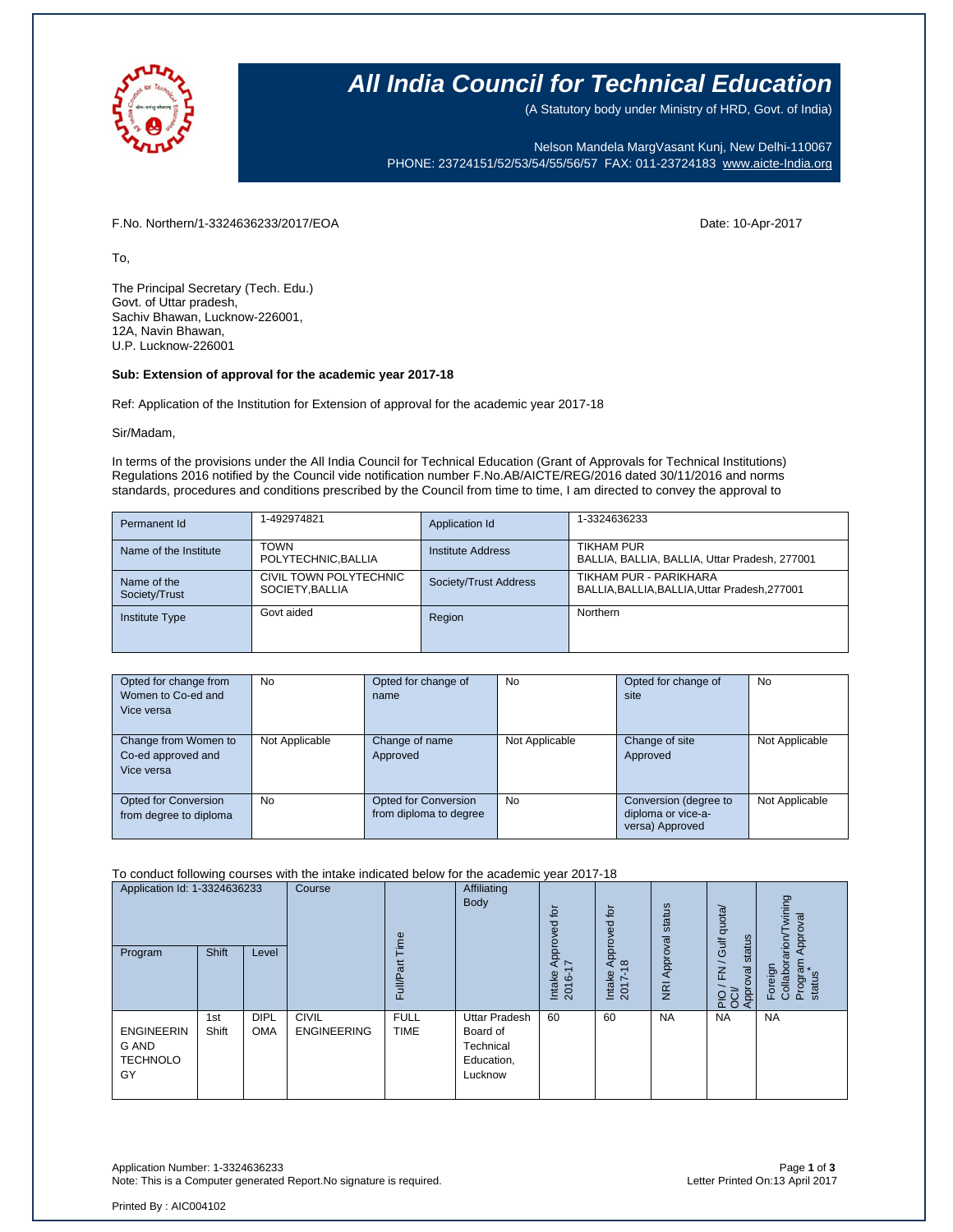

# **All India Council for Technical Education**

(A Statutory body under Ministry of HRD, Govt. of India)

Nelson Mandela MargVasant Kunj, New Delhi-110067 PHONE: 23724151/52/53/54/55/56/57 FAX: 011-23724183 [www.aicte-India.org](http://www.aicte-india.org/)

| <b>ENGINEERIN</b><br><b>G AND</b><br><b>TECHNOLO</b><br>GY | 1st<br>Shift<br>1st | <b>DIPL</b><br><b>OMA</b><br><b>DIPL</b> | <b>ELECTRICAL</b><br><b>ENGINEERING</b><br><b>MECHANICAL</b>                                  | <b>FULL</b><br><b>TIME</b><br><b>FULL</b> | <b>Uttar Pradesh</b><br>Board of<br>Technical<br>Education,<br>Lucknow<br><b>Uttar Pradesh</b> | 60<br>60 | 60<br>60 | <b>NA</b><br><b>NA</b> | <b>NA</b><br><b>NA</b> | <b>NA</b><br><b>NA</b> |
|------------------------------------------------------------|---------------------|------------------------------------------|-----------------------------------------------------------------------------------------------|-------------------------------------------|------------------------------------------------------------------------------------------------|----------|----------|------------------------|------------------------|------------------------|
| <b>ENGINEERIN</b><br><b>G AND</b><br><b>TECHNOLO</b><br>GY | Shift               | <b>OMA</b>                               | <b>ENGINEERING</b><br>(AUTO)                                                                  | <b>TIME</b>                               | Board of<br>Technical<br>Education,<br>Lucknow                                                 |          |          |                        |                        |                        |
| <b>ENGINEERIN</b><br><b>G AND</b><br><b>TECHNOLO</b><br>GY | 1st<br>Shift        | <b>DIPL</b><br><b>OMA</b>                | <b>MECHANICAL</b><br><b>ENGINEERING</b><br>(PROD)                                             | <b>FULL</b><br><b>TIME</b>                | <b>Uttar Pradesh</b><br>Board of<br>Technical<br>Education,<br>Lucknow                         | 60       | 60       | <b>NA</b>              | <b>NA</b>              | <b>NA</b>              |
| <b>ENGINEERIN</b><br><b>G AND</b><br><b>TECHNOLO</b><br>GY | 2nd<br>Shift        | <b>DIPL</b><br><b>OMA</b>                | <b>CIVIL</b><br><b>ENGINEERING</b><br>(2 SHIFT)                                               | <b>FULL</b><br>TIME                       | <b>Uttar Pradesh</b><br>Board of<br>Technical<br>Education,<br>Lucknow                         | 60       | 60       | <b>NA</b>              | <b>NA</b>              | <b>NA</b>              |
| <b>ENGINEERIN</b><br><b>G AND</b><br><b>TECHNOLO</b><br>GY | 2nd<br>Shift        | <b>DIPL</b><br><b>OMA</b>                | <b>ELECTRICAL</b><br><b>ENGINEERING</b>                                                       | <b>FULL</b><br><b>TIME</b>                | <b>Uttar Pradesh</b><br>Board of<br>Technical<br>Education,<br>Lucknow                         | 60       | 60       | <b>NA</b>              | <b>NA</b>              | <b>NA</b>              |
| <b>ENGINEERIN</b><br><b>G AND</b><br><b>TECHNOLO</b><br>GY | 2nd<br>Shift        | DIPL<br><b>OMA</b>                       | <b>MECHANICAL</b><br><b>ENGINEERING</b><br>(AUTO)                                             | <b>FULL</b><br><b>TIME</b>                | <b>Uttar Pradesh</b><br>Board of<br>Technical<br>Education,<br>Lucknow                         | 60       | 60       | <b>NA</b>              | <b>NA</b>              | <b>NA</b>              |
| <b>ENGINEERIN</b><br><b>G AND</b><br><b>TECHNOLO</b><br>GY | 2nd<br>Shift        | <b>DIPL</b><br><b>OMA</b>                | <b>MECHANICAL</b><br><b>ENGINEERING</b><br>(PROD)                                             | <b>FULL</b><br><b>TIME</b>                | <b>Uttar Pradesh</b><br>Board of<br>Technical<br>Education,<br>Lucknow                         | 60       | 60       | <b>NA</b>              | <b>NA</b>              | <b>NA</b>              |
| MANAGEME<br><b>NT</b>                                      | 1st<br>Shift        | <b>DIPL</b><br><b>OMA</b>                | <b>MODERN</b><br><b>OFFICE</b><br>MANAGEMENT<br><b>AND</b><br>SECRETARIAL<br><b>PRACTICES</b> | <b>FULL</b><br><b>TIME</b>                | <b>Uttar Pradesh</b><br>Board of<br>Technical<br>Education,<br>Lucknow                         | 60       | 60       | <b>NA</b>              | <b>NA</b>              | <b>NA</b>              |

The above mentioned approval is subject to the condition that

TOWN POLYTECHNIC,BALLIA

shall follow and adhere to the Regulations, guidelines and directions issued by AICTE from time to time and the undertaking / affidavit given by the institution along with the application submitted by the institution on portal.

In case of any differences in content in this Computer generated Extension of Approval Letter, the content/information as approved by the Executive Council / General Council as available on the record of AICTE shall be final and binding.